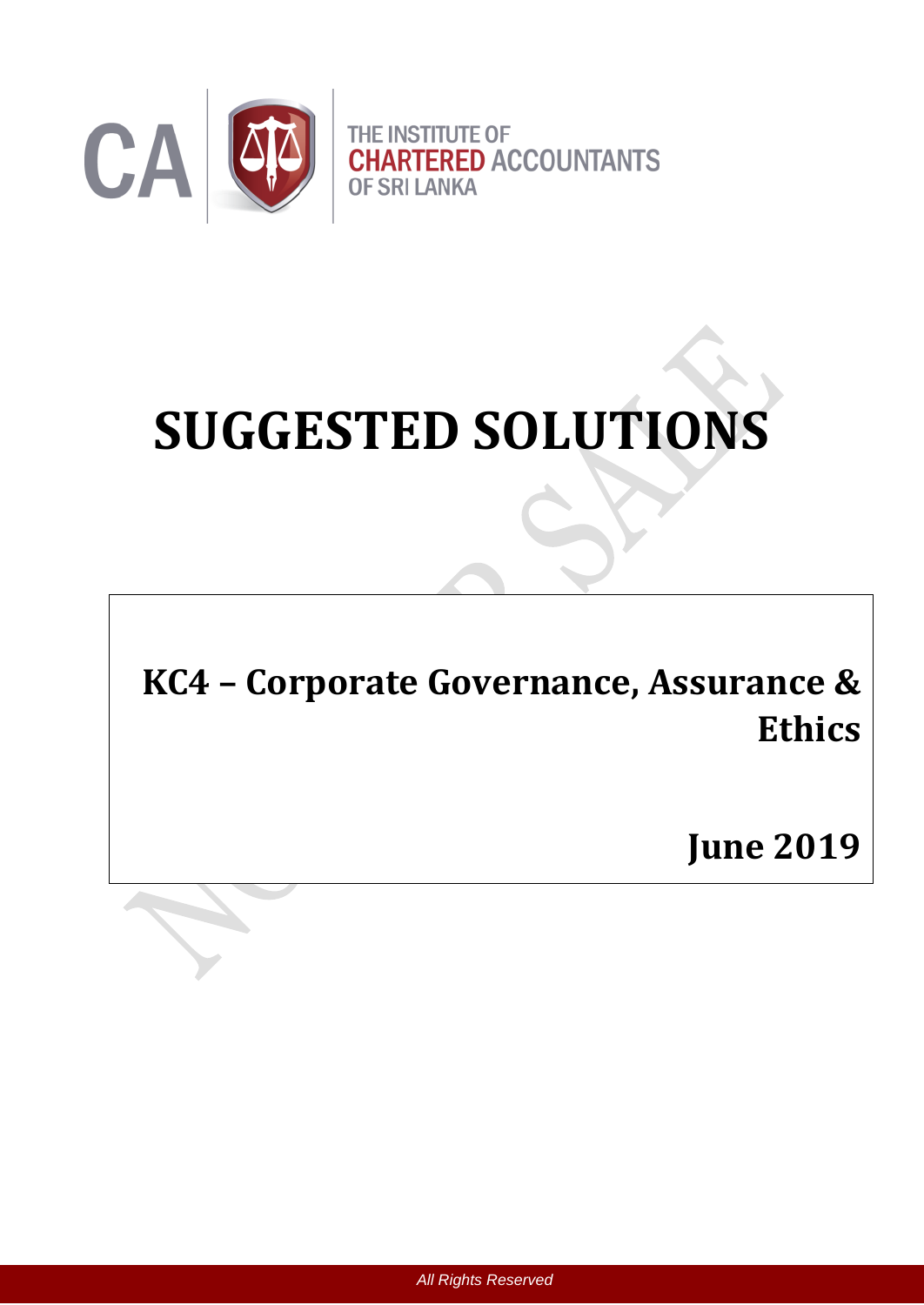# **Answer 01**

| Relevant Learning Outcomes/s; 2.5, 2.4, 2.1  |
|----------------------------------------------|
| Study text reference: 228-240, 267-277, 387, |

# (a)

Answers to parts (i) and (ii) are given in the following table:

| <b>Risk</b><br>(i)                                                                                                                                                                                                                                                                                                                                                                                                                   | (ii)<br><b>Mitigating Plans</b>                                                                                                                                                                                                                                                                                                                                                                                                                                                                                                            |
|--------------------------------------------------------------------------------------------------------------------------------------------------------------------------------------------------------------------------------------------------------------------------------------------------------------------------------------------------------------------------------------------------------------------------------------|--------------------------------------------------------------------------------------------------------------------------------------------------------------------------------------------------------------------------------------------------------------------------------------------------------------------------------------------------------------------------------------------------------------------------------------------------------------------------------------------------------------------------------------------|
| <b>Economic instability</b>                                                                                                                                                                                                                                                                                                                                                                                                          |                                                                                                                                                                                                                                                                                                                                                                                                                                                                                                                                            |
| The Auto sector has a strong positive<br>correlation with macroeconomic factors.<br>Per capita income, employment levels,<br>size of middle class, interest rates are the<br>major economic parameters that affect<br>this industry. Normally, a stable country<br>with low political risk may encourage<br>foreign investment whereas countries<br>with a high political risk and instability<br>may discourage foreign investment. | Enter into an insurance arrangement to<br>protect investors, financial institutions<br>and international companies in case of<br>events promoting financial loss, such as<br>expropriation, domestic<br>of<br>acts<br>or<br>international political unrest and violence,<br>capital repatriation, etc.<br>Have a list of backup suppliers located in<br>other regions - By building relationships<br>with multiple vendors of the<br>same<br>product, company's stability in terms of<br>production schedule and budget can be<br>assured. |
| <b>Financial risk</b>                                                                                                                                                                                                                                                                                                                                                                                                                |                                                                                                                                                                                                                                                                                                                                                                                                                                                                                                                                            |
| Changes in the economic environment of<br>the country such as changes in exchange<br>rates, inflation and interest rates have an<br>impact on the performance of the<br>company. For example, in the case of a rise<br>in exchange rates, the imports costs will<br>go up and therefore the local price also<br>affects. This will negatively impact on<br>customers' demand, revenues and profits<br>of the company.                | Continuous monitoring of changes in the<br>macroeconomic<br>environment<br>and<br>developing corporate plans based on these<br>changes.<br>Enter into forward currency/interest rate<br>contracts with financial institutions for<br>importation of motor cycles and spare<br>parts.                                                                                                                                                                                                                                                       |
| <b>Maintaining</b><br>market<br>share<br>and                                                                                                                                                                                                                                                                                                                                                                                         |                                                                                                                                                                                                                                                                                                                                                                                                                                                                                                                                            |
| aggressive competition<br>Competitive pressure - new entrants are<br>there, and also due to rapid change in<br>technology, new models like Scooters are<br>introduced. Customers will be attracted to<br>these and there will be price competition,<br>and reduction in demand.                                                                                                                                                      | Enhance product delivery and service<br>offerings to customers by offering value<br>added services that will attract them.<br>Also, increase customer awareness on<br>different models of motor bikes and their<br>benefits compared to competitive models.                                                                                                                                                                                                                                                                                |
| Maintenance of quality of the product,<br>quality<br>service<br>and<br>operational<br>efficiency                                                                                                                                                                                                                                                                                                                                     |                                                                                                                                                                                                                                                                                                                                                                                                                                                                                                                                            |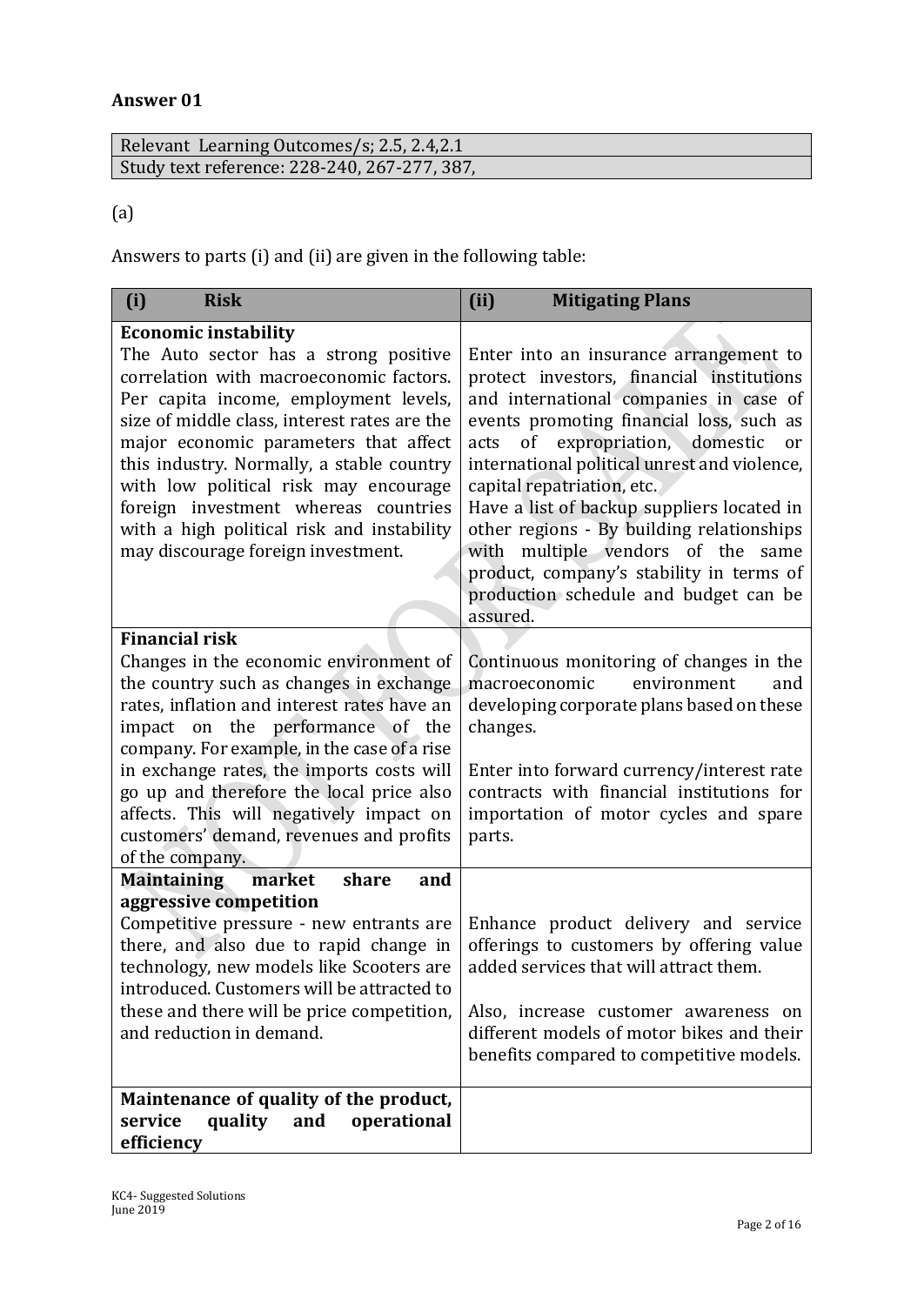| Operational efficiency has an impact on<br>profits, as it will affect the costs of the<br>business. Further, if quality standards are<br>not met, there will be an impact on<br>satisfaction<br>leading<br>customer<br>to<br>reputational issues. For example, lack of<br>use of new technology and tools in<br>providing customer services may affect<br>positive attraction of customers.               | Continuous improvement of the systems,<br>products, processes, and provision of<br>training to the employees.<br>Also, increase in investment in new<br>technology while shutting down out of<br>date/inefficient processes, tasks.                                                               |
|-----------------------------------------------------------------------------------------------------------------------------------------------------------------------------------------------------------------------------------------------------------------------------------------------------------------------------------------------------------------------------------------------------------|---------------------------------------------------------------------------------------------------------------------------------------------------------------------------------------------------------------------------------------------------------------------------------------------------|
| Human resources related risk                                                                                                                                                                                                                                                                                                                                                                              |                                                                                                                                                                                                                                                                                                   |
| Attraction of skilled employees<br>and<br>retention - new competitors will enter and<br>attract trained and skilled employees<br>from existing companies by the use of<br>attractive remuneration packages. The<br>loss of employees will have an impact on<br>the business operations of the company,<br>as it will be unable to provide the required<br>services etc., at the desired level of quality. | Identify skilled employees and have career<br>planning, which should be supported with<br>adequate remuneration and the provision<br>of overseas training opportunities.<br>Provide opportunities for<br>competent<br>employees to attend on foreign industry<br>related trainings and workshops. |
| <b>Technology and data protection risk</b>                                                                                                                                                                                                                                                                                                                                                                | Introduce<br>applications<br>IT<br>and<br>new                                                                                                                                                                                                                                                     |
| Failing to keep pace with developments in                                                                                                                                                                                                                                                                                                                                                                 | controls.                                                                                                                                                                                                                                                                                         |
| technology could impair the competitive                                                                                                                                                                                                                                                                                                                                                                   | Continuously monitor IT and technology                                                                                                                                                                                                                                                            |
| position and operations.                                                                                                                                                                                                                                                                                                                                                                                  | risks and implement a disaster recovery                                                                                                                                                                                                                                                           |
|                                                                                                                                                                                                                                                                                                                                                                                                           | plan and business continuity plan.                                                                                                                                                                                                                                                                |
|                                                                                                                                                                                                                                                                                                                                                                                                           | fund<br>allocations<br>Increase<br>the<br>for<br>investment in<br>technology<br>new<br>and<br>research and development activities.                                                                                                                                                                |
| <b>Compliance risk</b>                                                                                                                                                                                                                                                                                                                                                                                    | Regularly review statutory compliance by                                                                                                                                                                                                                                                          |
| Implications<br>that<br>due<br>arise<br>to                                                                                                                                                                                                                                                                                                                                                                | the key management personnel.                                                                                                                                                                                                                                                                     |
| with<br>noncompliance<br>regulatory                                                                                                                                                                                                                                                                                                                                                                       | mechanism to review<br>a<br>Implement                                                                                                                                                                                                                                                             |
| requirements will result in high costs and                                                                                                                                                                                                                                                                                                                                                                | compliance with laws and regulations, on                                                                                                                                                                                                                                                          |
| also adversely impact reputation. These                                                                                                                                                                                                                                                                                                                                                                   | a monthly basis and report to the Board of                                                                                                                                                                                                                                                        |
| include import, export tariff, sales and                                                                                                                                                                                                                                                                                                                                                                  | directors on findings and mitigating                                                                                                                                                                                                                                                              |
| excise duty, etc.                                                                                                                                                                                                                                                                                                                                                                                         | actions. This could be part of internal audit                                                                                                                                                                                                                                                     |
|                                                                                                                                                                                                                                                                                                                                                                                                           | function.                                                                                                                                                                                                                                                                                         |
| <b>Supply Chain Disruptions</b>                                                                                                                                                                                                                                                                                                                                                                           |                                                                                                                                                                                                                                                                                                   |
| Stoppage, disasters, supplier financial                                                                                                                                                                                                                                                                                                                                                                   | Close monitoring and discussions of                                                                                                                                                                                                                                                               |
| stress, suppliers' union issues are some of<br>the external factors that may lead to                                                                                                                                                                                                                                                                                                                      | various suppliers, enter into binding<br>provide<br>agreements,<br>training<br>and                                                                                                                                                                                                                |
| supply chain disruptions.                                                                                                                                                                                                                                                                                                                                                                                 | education to<br>suppliers<br>are<br>certain                                                                                                                                                                                                                                                       |
|                                                                                                                                                                                                                                                                                                                                                                                                           | measures that could be implemented.                                                                                                                                                                                                                                                               |
| The occurrence of any of these events in                                                                                                                                                                                                                                                                                                                                                                  |                                                                                                                                                                                                                                                                                                   |
| the major markets from which a firm                                                                                                                                                                                                                                                                                                                                                                       |                                                                                                                                                                                                                                                                                                   |
| purchases materials, parts, components                                                                                                                                                                                                                                                                                                                                                                    |                                                                                                                                                                                                                                                                                                   |
| and supplies for the manufacture of its                                                                                                                                                                                                                                                                                                                                                                   |                                                                                                                                                                                                                                                                                                   |
| products or in which its products are                                                                                                                                                                                                                                                                                                                                                                     |                                                                                                                                                                                                                                                                                                   |
| produced, distributed or sold, may result                                                                                                                                                                                                                                                                                                                                                                 |                                                                                                                                                                                                                                                                                                   |
| disruptions and delays<br>in<br>the<br>in                                                                                                                                                                                                                                                                                                                                                                 |                                                                                                                                                                                                                                                                                                   |
| operations of firm's business.                                                                                                                                                                                                                                                                                                                                                                            |                                                                                                                                                                                                                                                                                                   |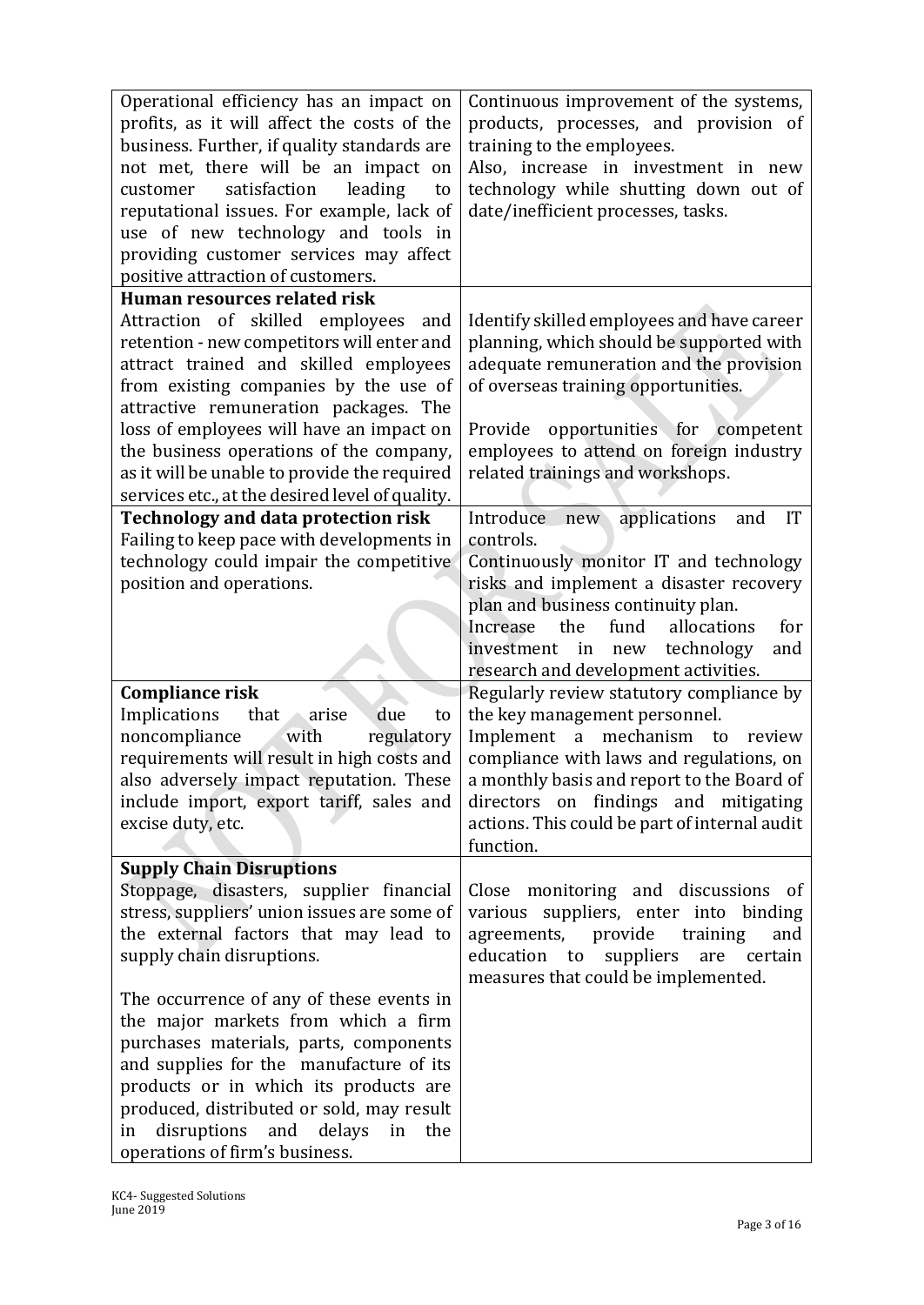| Section in the  | (i)<br><b>What Could Go Wrongs</b>                                                                                                                                                                                                                                                                                                                                                                                                                                                                                                                                                                                                                                       | Key audit procedure/s<br>(ii)                                                                                                                                                                                                                                                                                                                                                                                                                                                                                                                                                                                                                                                                                                                                                                                                                                                                                                                        |
|-----------------|--------------------------------------------------------------------------------------------------------------------------------------------------------------------------------------------------------------------------------------------------------------------------------------------------------------------------------------------------------------------------------------------------------------------------------------------------------------------------------------------------------------------------------------------------------------------------------------------------------------------------------------------------------------------------|------------------------------------------------------------------------------------------------------------------------------------------------------------------------------------------------------------------------------------------------------------------------------------------------------------------------------------------------------------------------------------------------------------------------------------------------------------------------------------------------------------------------------------------------------------------------------------------------------------------------------------------------------------------------------------------------------------------------------------------------------------------------------------------------------------------------------------------------------------------------------------------------------------------------------------------------------|
| <b>Question</b> | (WCGWs)                                                                                                                                                                                                                                                                                                                                                                                                                                                                                                                                                                                                                                                                  |                                                                                                                                                                                                                                                                                                                                                                                                                                                                                                                                                                                                                                                                                                                                                                                                                                                                                                                                                      |
| 1,2,3           | I. Sales are recorded for goods<br>which<br>have<br>not<br>been<br>delivered/sales are recorded<br>when the<br>deposits<br>are<br>received. Unauthorised or<br>inappropriate<br>contractual<br>be<br>arrangements<br>may<br>established.<br>II. Lack of segregation of duties,<br>may result<br>which<br>in<br>inappropriate<br>actions<br>by<br>unauthorized personnel.<br>III. Invoices are marked as paid<br>in full based on internet<br>summary and sales records.<br>The day's internet sales<br>summary is not agreed with<br>invoices posted to the ledger<br>and credit card collection<br>summary. As a result this<br>uncollected<br>will lead to<br>revenue. | Select a sample of copies sales<br>$\bullet$<br>invoices,<br>and<br>vouch<br>to<br>supporting documentation, (a)<br>compare data on the sales<br>invoice to the sales day book,<br>customer orders, dispatch and<br>other supporting documents<br>and $(b)$<br>review<br>the sales<br>invoices<br>evidence of<br>for<br>approval, clerical accuracy,<br>terms and prices and credit<br>limits.<br>Select a sample of goods<br>dispatched notes, including a<br>number of items around the<br>year end (cut off test) and<br>vouch<br>supporting<br>to<br>documentation,<br>(a)<br>ensure<br>details are correctly reflected<br>on the sales invoice; (b) agree<br>invoices through to the sales<br>ledger and general ledger (c)<br>items are properly<br>Ensure<br>approved and accounted for in<br>the correct period.<br>Obtain a sample of contracts<br>entered during the year and<br>check whether those contracts<br>have been approved by an |
| 4               | Incorrect sales reports<br>I.<br>or/and commission rates<br>have been applied for<br>incentive calculations<br>Fraudulent / fictitious sales<br>II.<br>transactions<br>can<br>recorded.                                                                                                                                                                                                                                                                                                                                                                                                                                                                                  | appropriate person.<br><b>Obtain</b><br>sales<br>I.<br>incentive<br>computations<br>and<br>independently<br>the<br>test<br>accuracy of calculations, on a<br>random basis.<br>Review a sample of incentive<br>be II.<br>calculations.<br>schedules/workings to ensure<br>whether<br>those<br>have<br>been<br>approved by an appropriate<br>person.                                                                                                                                                                                                                                                                                                                                                                                                                                                                                                                                                                                                   |
| 5,6             | i. Accounting estimates and<br>monthly management<br>accounts are not reviewed                                                                                                                                                                                                                                                                                                                                                                                                                                                                                                                                                                                           | complete<br>i. Obtain<br>list of<br>a<br>journal entries made for the<br>and<br>select<br>journal<br>year                                                                                                                                                                                                                                                                                                                                                                                                                                                                                                                                                                                                                                                                                                                                                                                                                                            |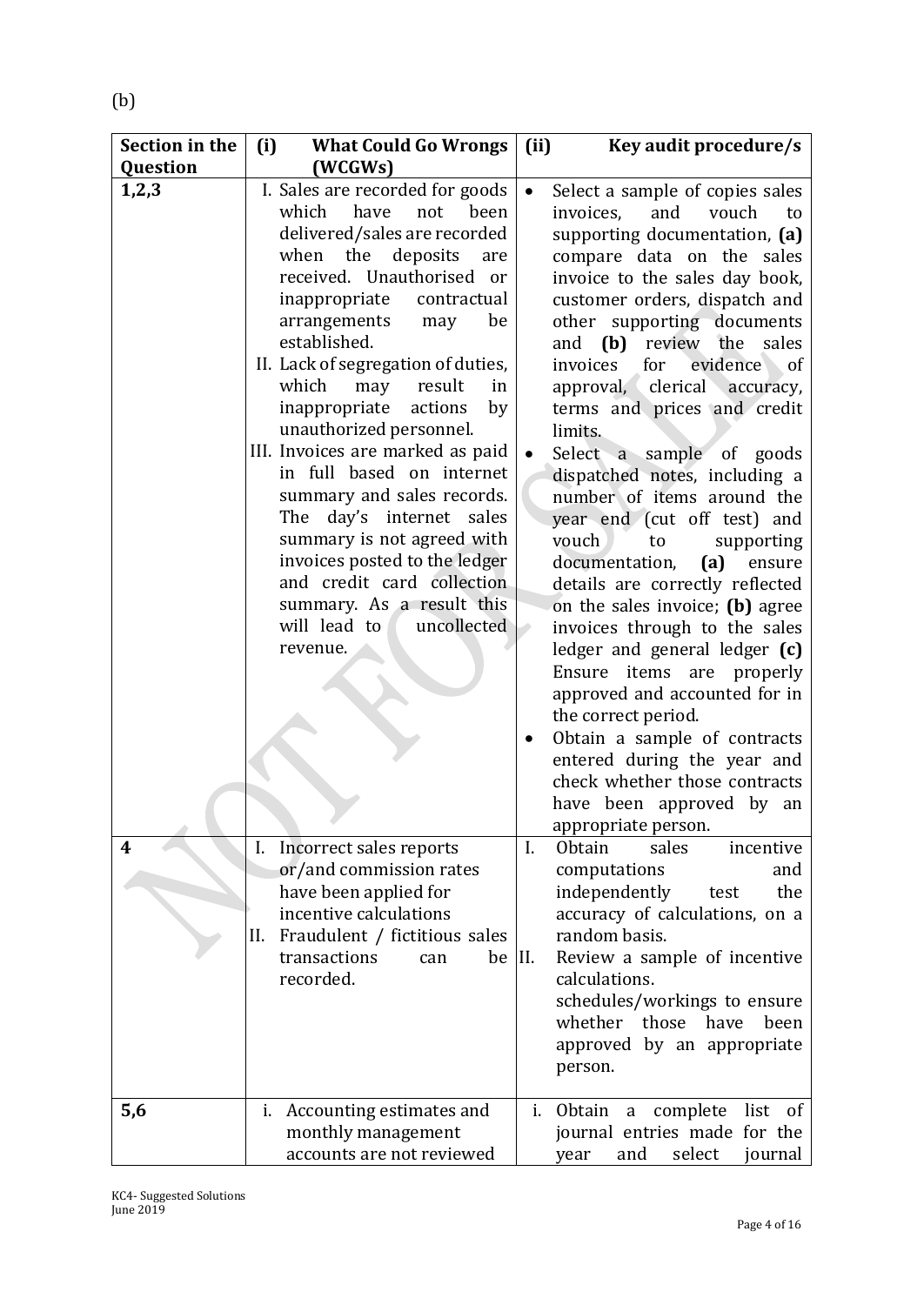| and approved by a senior<br>managerial person/Board<br>of the company. This will<br>leave room for incorrect<br>accounting estimates and<br>incorrect management<br>accounts. Accounting | entries/other adjustments that<br>appear unusual and obtain an<br>understanding of the reason<br>for the adjustments.<br>ii. Check supporting documents<br>approvals for<br>those<br>and<br>accounting<br>entries.<br>Also, |
|------------------------------------------------------------------------------------------------------------------------------------------------------------------------------------------|-----------------------------------------------------------------------------------------------------------------------------------------------------------------------------------------------------------------------------|
| entries are not adequately<br>supported.<br>ii. Invalid or unauthorized<br>accounting entries are<br>recorded, resulting in<br>misstatements.                                            | review the general ledger to<br>that<br>appropriate<br>ensure<br>accounting entries have been<br>made.<br>iii. Review the reasonableness of<br>calculations<br>performed for                                                |
| Lack of segregation of<br>iii.<br>duties, which may result in<br>inappropriate action by<br>unauthorized personnel.                                                                      | debtors<br>and<br>inventory<br>provision.                                                                                                                                                                                   |

**(Total: 25 marks)**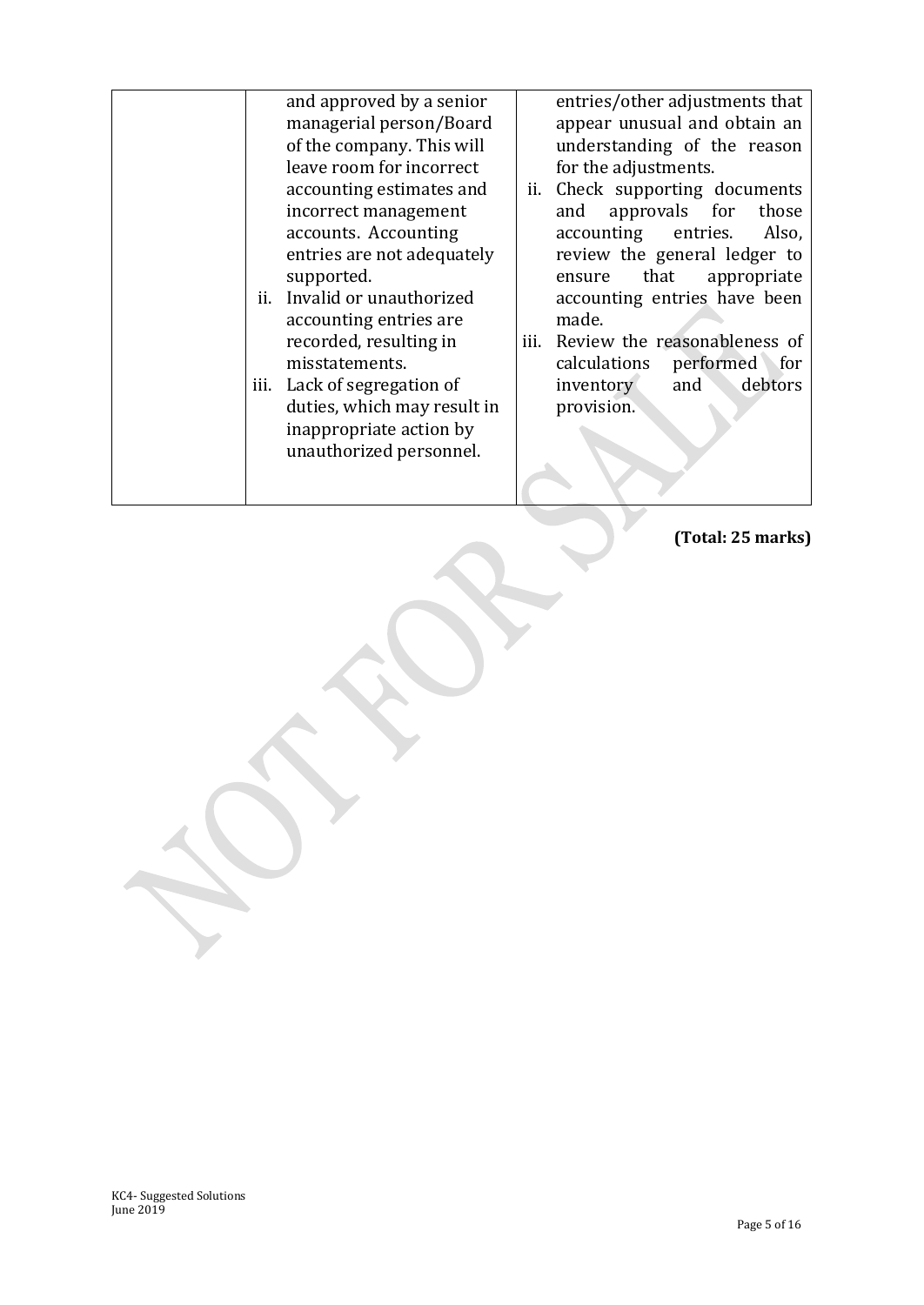Relevant Learning Outcomes/s; 5.1,5.2, 1.8 Study text reference: 344-359,651-652, 400-406, 191

(a)

# **Acceptance procedures**

Ringtel who has requested K&J to undertake two engagements will be a new client. Since K&J has not previously worked with Ringtel, and if K&J is to accept the audits, it will cover financial activities relating to the previous management, the following needs to be considered before accepting Ringtel as K&J's client;

- K&J does have prior experience, knowledge on telecommunication industry as APB is a present telecommunication client of K&J. However, if Ringtel is to be accepted to perform the statutory audit, K&J needs to consider the availability of resources and time. Since concurrently serving two telecommunication audit clients may result in potential resource constraints as these engagements require a larger involvement of staff and other resources (e.g. computers). Therefore K&J shall consider if it can meet the expectations of the new client and whether there are other options to resolve any matters relating to resource requirements.
- K&J should be independent in providing audit services. Presently Ringtel is the telecommunication service provider of K&J and it is essential to assess whether these services have been obtained under normal course of business or whether the services have been negotiated under special terms. Accordingly K&J should assess whether the present relationship will impair "objectivity" as the auditor, when providing the required services and if yes, what safeguards should be in place.
- The spouse of one K&J partner is the Finance Manager of Ringtel who has significant influence over the financial reporting of Ringtel. Therefore, there will be a conflict of interest if that partner becomes the engagement partner of the audit and the completion audit. Therefore, K&J needs to ensure that the partner appointed is not the spouse of the Finance Manager.
- It is important that K&J understands the control environment of Ringtel, particularly the integrity of the management. One of the directors is having a close relationship with a government minister and this director can be considered as a politically exposed person (PEP). Involvement with politically exposed persons will expose K&J to other risks, especially on reputation if a wrong/inappropriate conclusion is reached in the audits. Therefore, it is important that K&J considers the risks associated, and what measures could be taken to mitigate the risks.
- There could be independency as K & J will perform both the completion and statutory audit. The completion audit is mainly to determine the purchase consideration. Hence it is essential to consider whether these engagements could be performed without impairing independence. K & J shall consider whether these engagements could be performed by two separate engagement teams.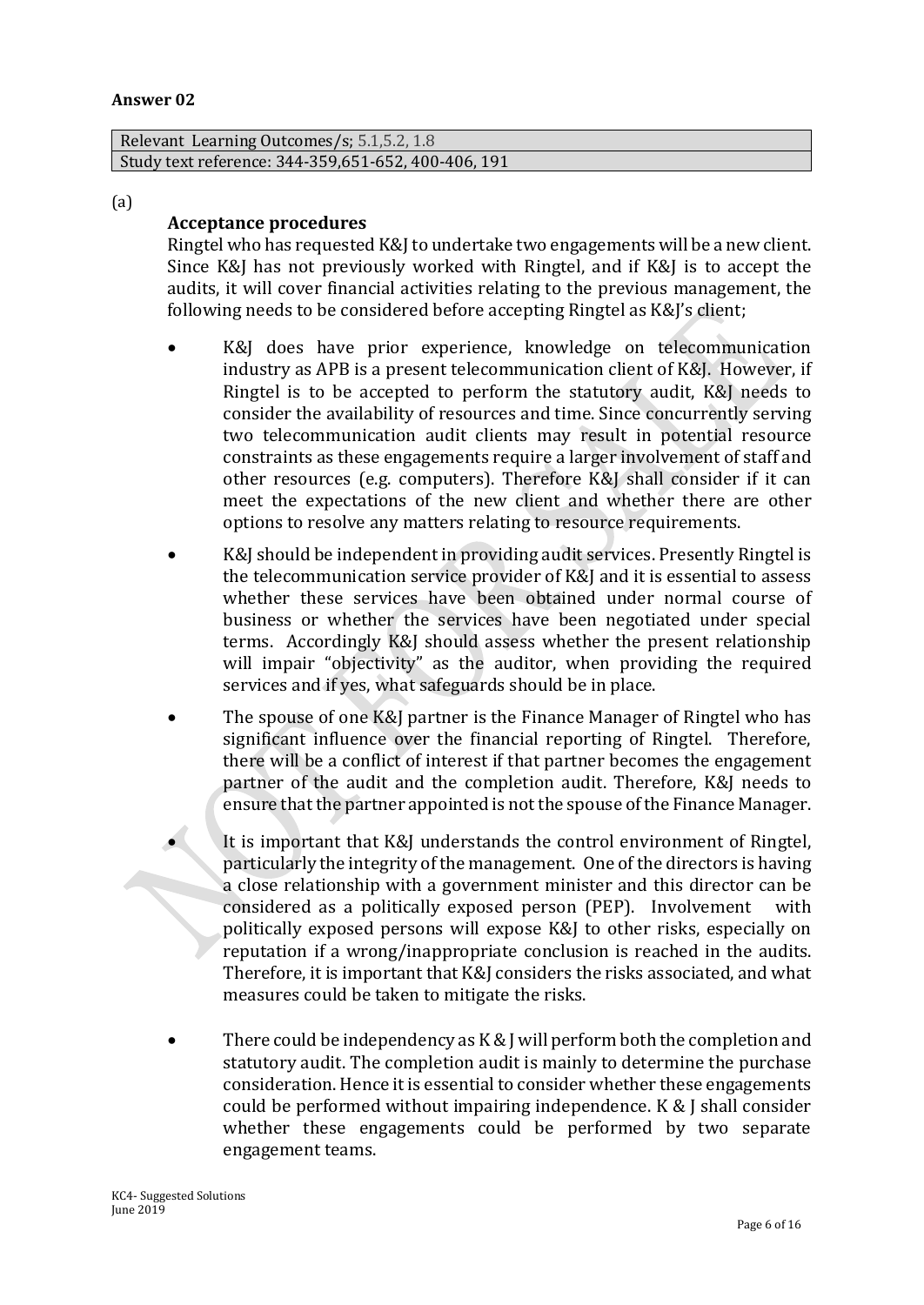- Since this consists of financial statements prepared based on the provision in the sales and purchase agreement and requires auditing of other statements, this cannot be considered as general purpose financial statements. These financial statements are for specific users. Therefore, audit report cannot be issued under SLAuS 700.
- Therefore, the reporting should be under the 'Special purpose framework' and under SLAuS 800

(c)

(b)

- Human resources presently there are vacant positions arising from high level of resignations. This indicates there is an issue on recruitment and retention of staff at K&J.
- Engagement performance SLAASMB has communicated certain issues on engagement performance, quality issues, and errors in audit reports. There are issues on engagement performance which is another element of quality control systems.
- Leadership From the given facts the senior partner handles a majority of the audit portfolios. There is a reasonable concern whether due to the other responsibilities whether the senior partner has sufficient time to commit to ensure the quality of the engagement. Further there is no indication that a culture which stresses the importance of quality has been established and as a result most issues have arisen.
- Monitoring Although there are established policies relating to independence, risk management and quality, there is no indication that these are being monitored. If proper monitoring mechanisms had been in place most of the issues would have been avoided.

| (d) |                 |                                                                                                                                                                                                                                                                                                                                                                                                                                                                                                                                                                                                               |
|-----|-----------------|---------------------------------------------------------------------------------------------------------------------------------------------------------------------------------------------------------------------------------------------------------------------------------------------------------------------------------------------------------------------------------------------------------------------------------------------------------------------------------------------------------------------------------------------------------------------------------------------------------------|
|     | Issue           | <b>Response</b>                                                                                                                                                                                                                                                                                                                                                                                                                                                                                                                                                                                               |
|     | Human resources | A staff recruitment plan to be drawn up to analyze<br>the staff recruitment needs, potential resignations<br>and for regularly monitoring of the workforce. This<br>plan also should include the activities to be carried<br>out to attract new recruits.<br>There must be a policy and process for staff<br>promotions, development and compensation for<br>performers. This requires formalized<br>high<br>processes to conduct performance evaluations and<br>to determine the compensation and other career<br>development opportunities based on the results of<br>the performance evaluation processes. |
|     | Leadership      | The present client portfolio of the senior partner to<br>be reallocated, as 60% of the portfolio of audit<br>engagements to be distributed among other<br>partners whilst the senior partner retains 40%.<br>This will have an impact on audit quality.<br>Considering the present issues on quality, there<br>should be regular communications with the senior                                                                                                                                                                                                                                               |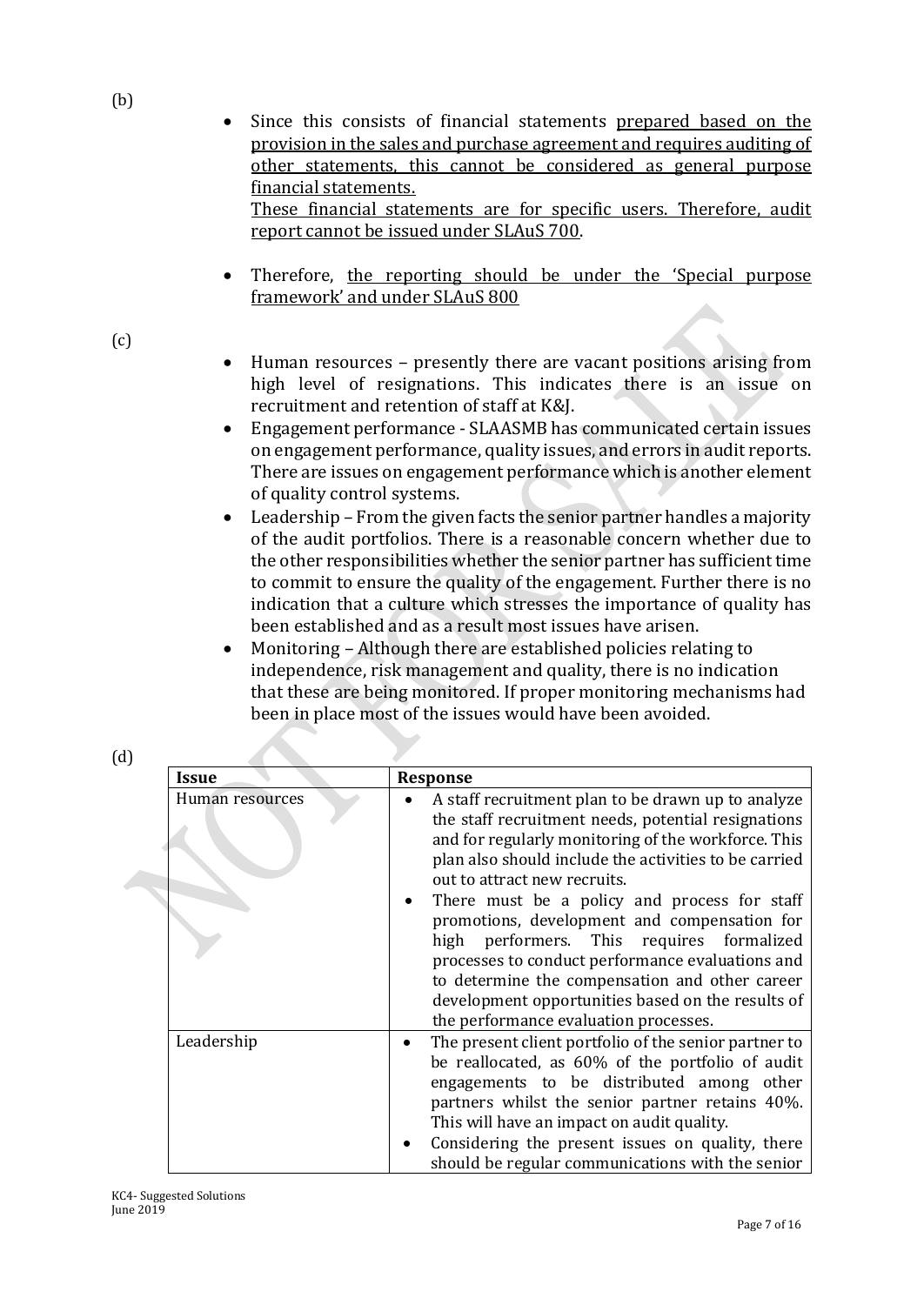|                        | partner on matters relating to quality. The<br>communications by way of frequent meetings with<br>other assurance partners and staff to discuss<br>matters affecting the quality of the assurance<br>practice need to be implemented.                                                                                                                                                                                                                                                                                                             |
|------------------------|---------------------------------------------------------------------------------------------------------------------------------------------------------------------------------------------------------------------------------------------------------------------------------------------------------------------------------------------------------------------------------------------------------------------------------------------------------------------------------------------------------------------------------------------------|
| Engagement performance | Implement effective policies and procedures<br>relating to proper reviews by the partners and<br>managers before issuance of audit opinions.<br>K&J can have a policy on reviewing qualified audit<br>opinions by an independent/assigned technical<br>partner before these are issued.<br>Provide required training to staff and partners on<br>application auditing standards when performing the<br>audits.<br>Regular communication and awareness activities on<br>the application of complex auditing standards in<br>performing the audits. |
|                        | Develop an audit manual and programs that could<br>be accessible to all partners and staff.                                                                                                                                                                                                                                                                                                                                                                                                                                                       |
| Monitoring             | Since there are established policies, K&J shall design<br>$\bullet$<br>monitoring procedures to ensure policies are<br>implemented and complied with.<br>K&J shall have an internal quality control program<br>to ensure all engagements comply with quality<br>requirements, for this putpose peer reviews could<br>be carried out on a regular basis for selected<br>engagements.<br>Appoint a senior competent person who will be                                                                                                              |
|                        | responsible for the quality monitoring process of<br>K&J. The person should have appropriate authority<br>and experience.                                                                                                                                                                                                                                                                                                                                                                                                                         |

(e). K&J has introduced a new service line to its practice, for which certain promotions and advertising activities are carried out. Presently there is one trained partner with one resource to provide the required service and the practice has been just established. However, in its promotional material it is mentioned that there is a team of experts. In promoting this service widely in the market, it has not taken into account the present capacity. This indicates there are issues on compliance with fundamental principles of ethics, such as integrity as the promotional activities carry false information.

K&J has made exaggerated claims for services offered, resources, and experience of K&J (e.g. referring to world class service when the service is quite new to K&J). At the early stage of the service it has set out on a mass promotional campaign expecting to secure more jobs relating to this new service. It has not considered whether it has the full capacity to serve customers on a large scale.

Although K&J is not prohibited from competing with others, it should be a fair competition. However, its promotional materials indicates that its services are superior to its competitors. It has made disparaging references or unsubstantiated comparisons to the work of another. This is not in accordance with ethical principles applicable to accountants in professional practice.

**(Total: 25 marks)**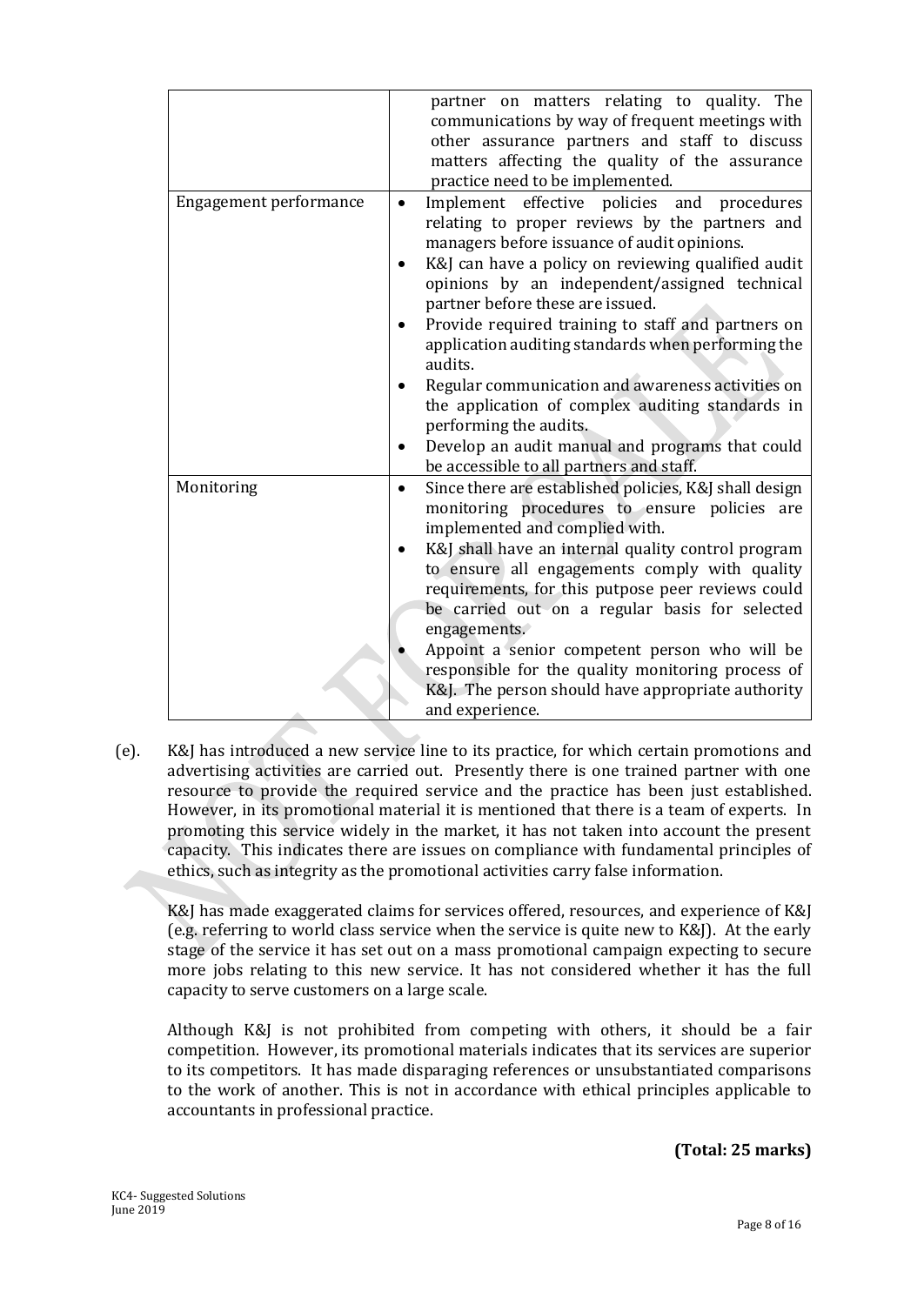#### **Answer 03**

Relevant Learning Outcomes/s; 1.2,3.3,1.8,3.2,3.4,4.2,4.7 Study text reference: 93-94, 356, 205-206,376-389,591-593, 707-709

 The ultimate leadership of an organization rests with the Chairman and CEO. The Chairman of CBC is a well-qualified and experienced person who is the founder of CBC.

The Company has operated well. With the expansion of the activities of CBC and considering the investments made by other parties, especially by a foreign party there is a concern whether he has looked at the interests of all shareholders and other stakeholders. The given facts indicate he has a dominant role in CBC.

The Chairman's role is to preserve good corporate governance. The Chairman shall conduct Board procedures in a proper manner, for e.g. developing appropriate agendas with sufficient details for Board meetings. The scenario does not indicate whether this is happening frequently.

• Presently one foreign shareholder is planning to quit from the company citing that there is no equal treatment for all shareholders as he does not get a sufficient return for his investment.

Therefore, the Chairman has not been able to manage the expectations of all shareholders and has not been able to ensure a fair treatment of all shareholders which is not a good sign of good corporate governance.

 Although CBC is presently not a public listed company, as it has some expectations for listing it is important to look at all aspects of corporate governance. Corporate governance codes recommend that there should be a clear division of responsibilities between the Chairman and the CEO.

At CBC, the Chairman acts as the CEO. According to the information given the Chairman has full control over operations. However, if the company is to adopt good corporate governance practices it must work collectively in the best interest of the company.

- The Chairman is responsible to ensure a proper balance on the Board.
- The present Board composition does not indicate that there is a proper balance with reference to the shareholding. Further, the Board does not have a proper composition in terms of executive and non-executive directorships. Further no independence directors are involved.
- The Chairman has not considered having Board sub committees especially an audit committee and a remuneration committee. As a result there is no proper structure in place to ensure the independence of the auditors.

The Chairman has a close relationship with its auditors and the audit partner's son is the Marketing Manager of CBC. Therefore, the Chairman has undermined the independence of the auditors. On the other hand from the given facts it seems that a fair remuneration policy is not in place as only the local directors are remunerated and not the foreign directors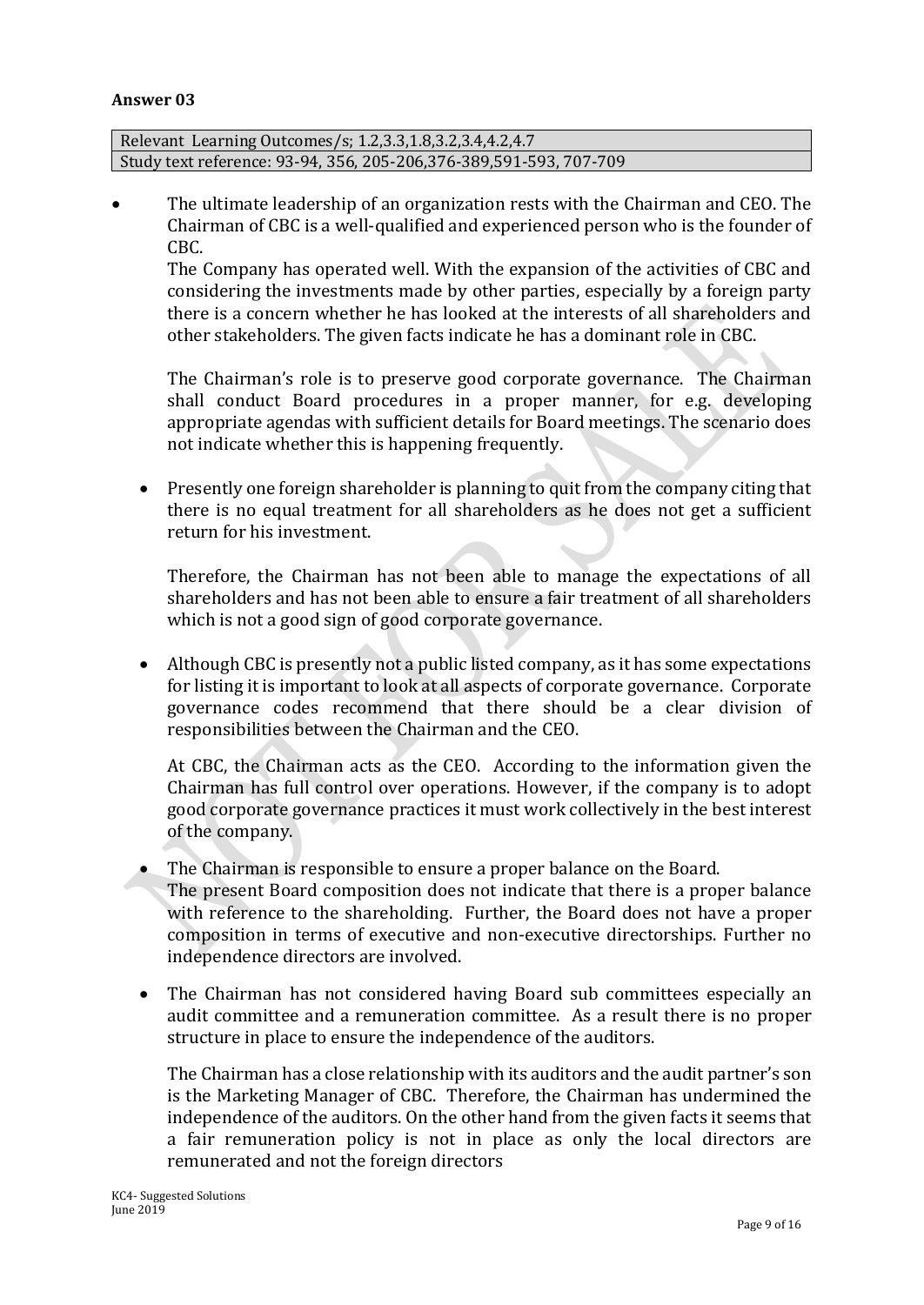- (b) Risks associated with politically exposed persons (PEPs) need to be mitigated across the organization. The audit team should carry out the following audit procedures to cover audit risks:
	- Examine the company's compliance with documented policies and procedures, which could highlight non-compliance as well as gaps in key controls.
	- Obtainalistingof PEPs to determineiftherequired KYC is on file and periodic reviews are being performed in accordance with the company's periodic review schedule.
	- Review minutes of meetings of the Board of Directors and Management and check whether there were discussions on transactions/arrangements with PEPs.
	- Discuss and review whether the in-house internal audit team has focused on reviewing controls surrounding this area and discussed any findings.
	- Senior Manager of the engagement team should discuss with the Chairman of the company with regard to the transactions with PEP.
- (c) Before accepting this engagement, there are several matters to be considered. A significant matter is whether it is ethically acceptable to conduct the due diligence review. This would constitute a non-assurance service provided to an audit client, and the CA Sri Lanka's Code of Ethics for Professional Accountants states that this may create a threat to independence**.** If an engagement is carried out by the external auditor it will result in a self-review threat**.** Also, the objectivity of the auditor will be affected as there will be bias and/or undue influence on the proper conduct of the engagement**.**

In accepting this engagement, the firm should also consider whether there are staff available with appropriate skills and experience to perform this engagement.

The engagement should only be provided if safeguards can be used to reduce the threat to an acceptable level, which may include:

- Having a professional accountant who was not involved with the statutory audit work performed or otherwise advise as necessary.
- Discussing ethical issues with those charged with governance of the client.
- Using separate teams to work on the statutory audit and on the due diligence engagement.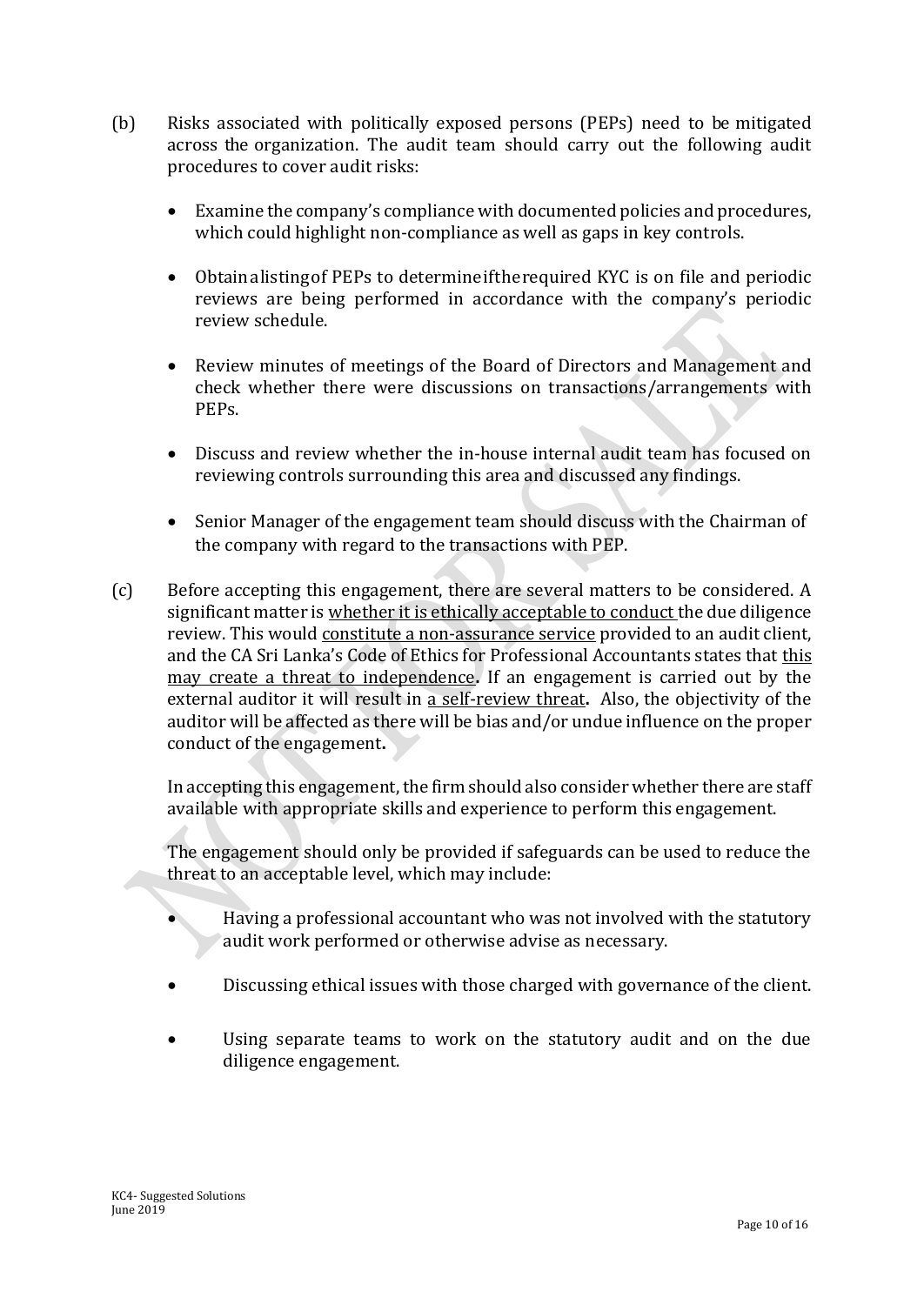| ٠ | v<br>u |
|---|--------|
|   | _      |

| <b>Title of RMM</b>                                                                                                     | <b>Reasons for Identifying as a RMM</b>                                                                                                                                                                                                                                                                                                                                                                          |
|-------------------------------------------------------------------------------------------------------------------------|------------------------------------------------------------------------------------------------------------------------------------------------------------------------------------------------------------------------------------------------------------------------------------------------------------------------------------------------------------------------------------------------------------------|
| <b>Revenue recognition</b>                                                                                              | Due to the nature of operations, a high volume of<br>transactions exist. Sales are made through dealers/agents<br>and there is pressure to show better performance.<br>Therefore, there is an inherent fraud risk of overstatement<br>of revenue.                                                                                                                                                                |
| Noncompliance<br>with<br>laws and regulations                                                                           | The government has imposed increased excise duty on<br>imports and there are concerns on not purifying the waste<br>water.                                                                                                                                                                                                                                                                                       |
|                                                                                                                         | The company has received income tax assessments from<br>Inland Revenue Department which may result in an<br>additional tax liability.                                                                                                                                                                                                                                                                            |
|                                                                                                                         | Further, the management is planning to reduce the number<br>of employees through a voluntary retirement scheme in<br>which certain regulatory requirements should be followed.                                                                                                                                                                                                                                   |
| Impairment of property,<br>plant and equipment and<br>Outlets (i.e. two business<br>units, manufacturing and<br>retail) | The Company has invested a considerable sum of money<br>on the acquisition of plant and equipment and is<br>continuously doing it to facilitate future production. Due to<br>performance<br>and/or<br>decline<br>technological<br>in<br>a<br>obsolescence, there is a risk that those assets may have<br>been impaired.                                                                                          |
|                                                                                                                         | Further, it appears that the recent performance of the<br>manufacturing arm is not at the expected level, which may<br>trigger a possible impairment of the manufacturing<br>business segment.                                                                                                                                                                                                                   |
| <b>Completeness</b><br>and<br>disclosure<br>related<br><b>of</b><br>party transactions                                  | As per the pre-seen information, the directors have<br>reimbursed their personal expenses such as<br>their<br>children's school fees, vehicle rentals, overseas trip<br>expenses and other drawings as allowances in addition to<br>the dividend payment. Discussions are also in progress for<br>share transactions among shareholders. Therefore, it<br>appears that certain related party transactions exist. |
| <b>Management override of</b><br>controls                                                                               | There is a possibility of manipulating financial records by<br>processing unauthorized or unusual journal entries to<br>overstate the performance. Inaccurate data and unrealistic<br>assumptions may be applied in computing complex<br>accounting<br>financial<br>estimates to reflect better<br>performance.                                                                                                  |
| of land and<br><b>Valuation</b><br>buildings                                                                            | The Company owns land and buildings which are included<br>under property, plant, equipment and investment<br>properties. The management has discussed about the<br>reasonability of the recent valuation of those properties.                                                                                                                                                                                    |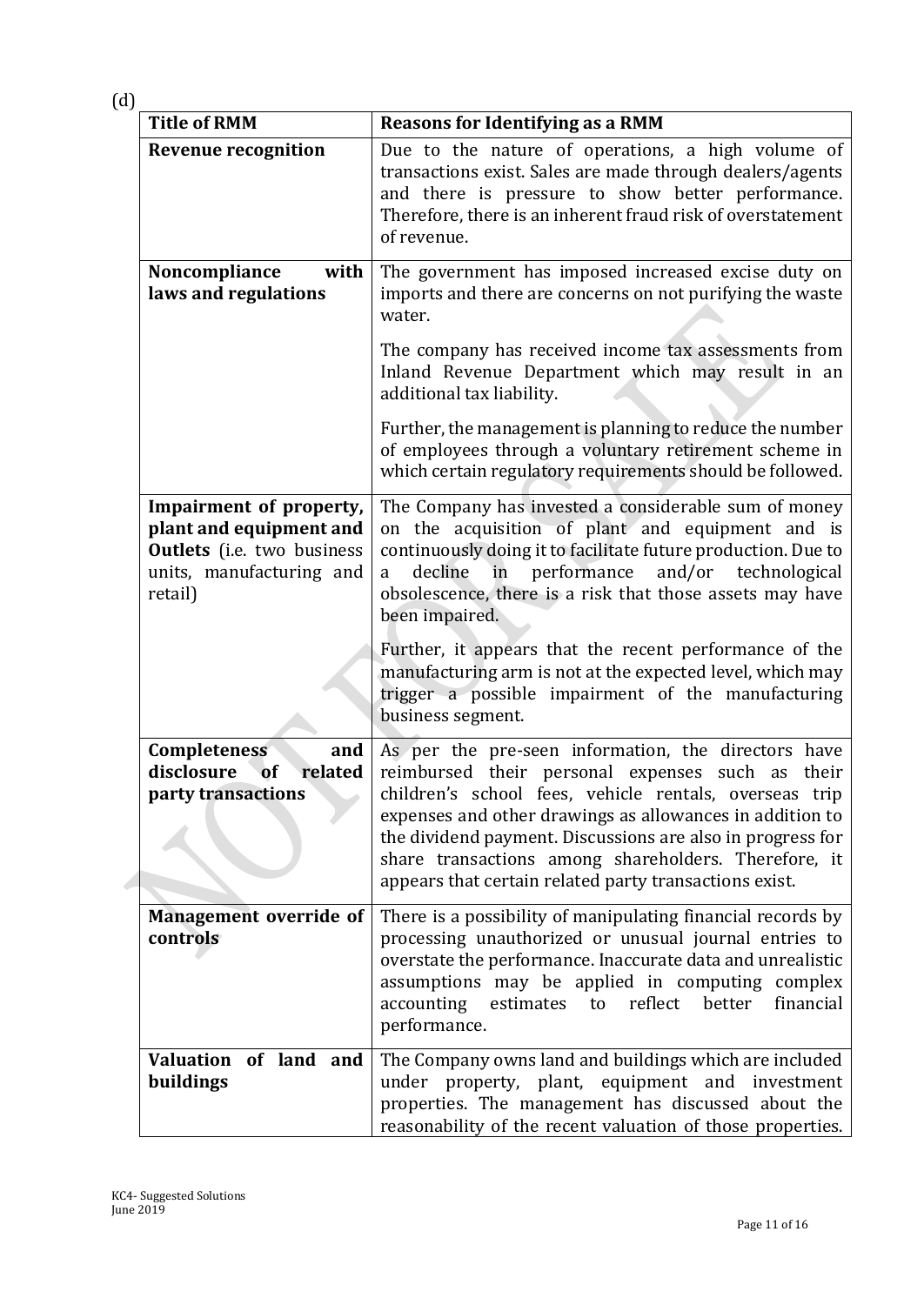|                                                     | Therefore, there is a risk of over valuing the properties to<br>show a stronger financial position.                                                                                                                                                                                                                                                                                                                 |
|-----------------------------------------------------|---------------------------------------------------------------------------------------------------------------------------------------------------------------------------------------------------------------------------------------------------------------------------------------------------------------------------------------------------------------------------------------------------------------------|
| <b>Valuation of inventory</b>                       | From there verifications and other audit procedures,<br>internal audit team had noted certain slow moving and<br>obsolete items. Also, through their communication with<br>the Chairman, the Accounting Standards Monitoring Board<br>has requested clarification on inventory provisioning.<br>Therefore, there is a risk on the valuation of inventory as<br>at reporting date.                                   |
| <b>Accounting for tax</b>                           | Due to inherent nature, there is a risk that tax liability has<br>not been reported properly in the financial statements.<br>Also, recent assessment from IRD will have an impact on<br>tax liability reported.                                                                                                                                                                                                     |
| <b>Accounting for deferred</b><br>tax               | Due to recent changes to the income tax act, an additional<br>deferred tax liability may arise on the revaluation surplus.                                                                                                                                                                                                                                                                                          |
| <b>Impairment of Trade and</b><br>other Receivables | There is a significant increase in trade and other<br>receivables during the year, which may indicate slow<br>collections, thus possible impairment/provision for bad<br>debts. Further, as per the requirements of SLFRS 9, a bad<br>debts provision needs to be assessed referring to the<br>simplified method, which may warrant a more significant<br>increase in the provision.                                |
| <b>Retirement Benefit</b><br>obligation             | With the restructuring that took place during the year,<br>certain employees have been retired under the voluntary<br>retirement plan. Therefore, the number of employees and<br>assumptions used for actuarial valuation of the current<br>year will change significantly compared to the last year.<br>Further, there is a significant movement in the actuarial<br>gain/loss for the year compared to last year. |

## (e)

Valuation of Land and Buildings

- Assess the competency, capability and objectivity of the external valuers engaged by the company.
- Read the external valuer's report and understand the key estimates made and the approach taken by the valuers in determining the valuation of each property.
- Engage auditor's specialised resources to assess the reasonableness of the valuation techniques, per perch price and value per square foot.
- Assess the adequacy of the disclosures made in the financial statements relating to the valuation technique and estimates used by the external valuers.

## Impairment of Property, Plant and Equipment

 Evaluate the cash flow forecasts and the process by which they were developed, including considering the mathematical accuracy of the underlying calculations;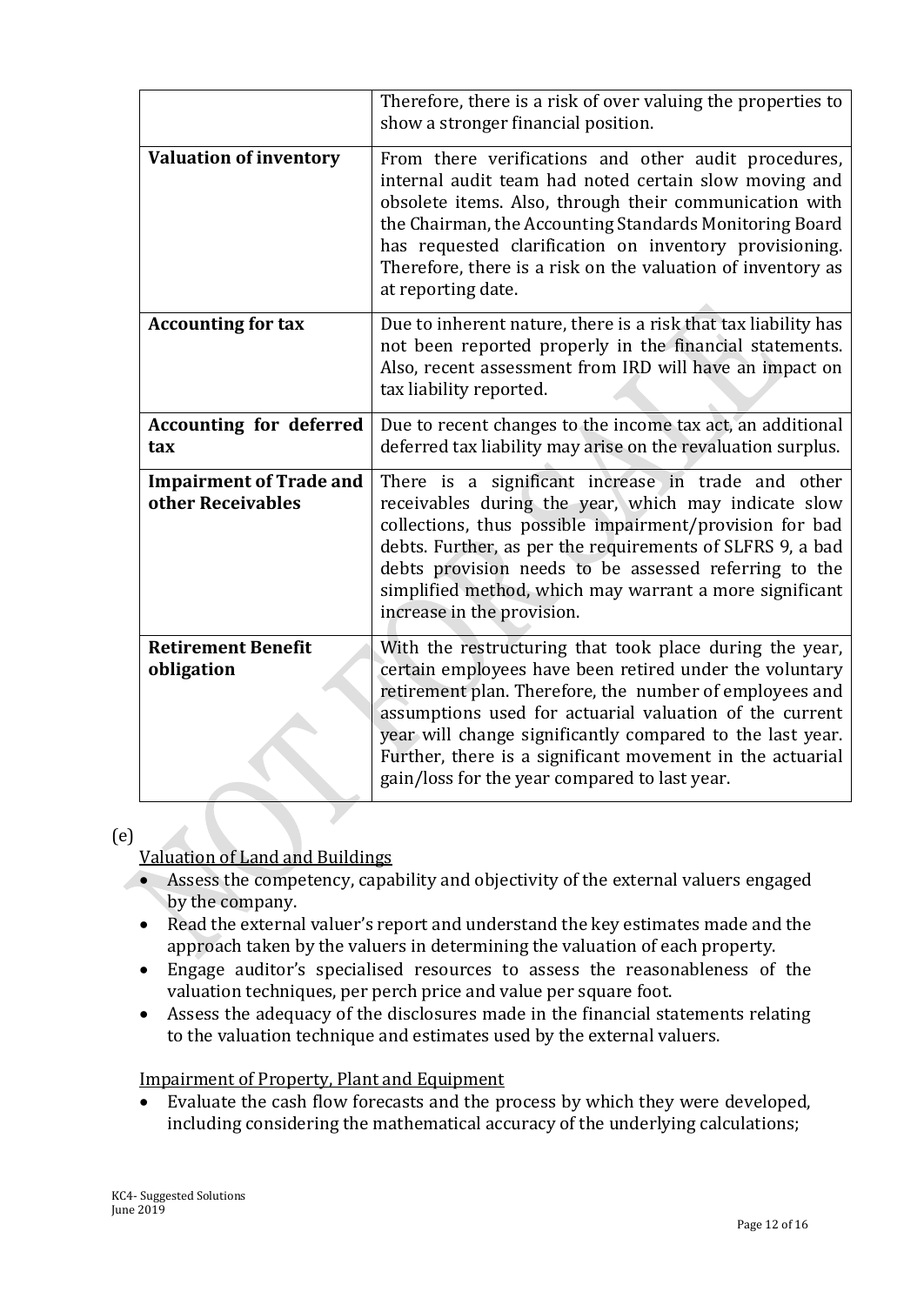- Compare cash flow forecasts to the latest Board approved budgets and also ensured that the underlying cash flow forecasts, assumptions used and conclusions reached have been reviewed and approved by the Board;
- Review the reasonableness of fair values of assets and liabilities of the related outlets in arriving at the net assets of those related outlets;
- Assess the reasonableness of key assumptions including the discount rate, terminal growth rates and forecast growth assumptions. Also perform a sensitivity analysis for the cash flow forecasts and assumptions, where necessary.

#### Reliance on Automated Processes and Controls

- Gain an understanding of the IT environment of the company, including the extent of the use of IT for financial reporting and related accounting software systems used.
- Review and evaluate the effectiveness of IT general controls in place and the safeguarding of hardware and software items.
- Evaluate the design and test the operating effectiveness of the application controls by performing additional audit testing procedures.

#### Tax Provisions

- Understand the company's process for determining provisions for tax and calculate the tax charge, and walk through management's controls over tax reporting.
- The audit team, including tax specialists, evaluate the tax positions taken by management in each significant jurisdiction in the context of local tax law, correspondence with tax authorities and the status of any tax audits.
- Assess the company's transfer pricing judgements, considering the way in which the company's businesses operate and the correspondence and agreements reached with tax authorities.
- Assess the appropriateness of the disclosures included in the financial statements in respect of current and deferred tax balances.

## Valuation of Employee Benefits

- Evaluate the professional qualifications, competencies and independence of the actuary.
- Evaluate /test the reasonableness of assumptions applied, through inquiries, Re performing calculations etc.
- Review the reliability and completeness of data and information used for valuation.
- Examine whether disclosure has been made in the financial statements.
- (f) During the stage of performing audit procedures and obtaining audit evidence, the auditor must keep a track on differences in balances and transactions which are above the set materiality. If any difference is noted above the materiality level, then those differences should be discussed with management for necessary adjustments.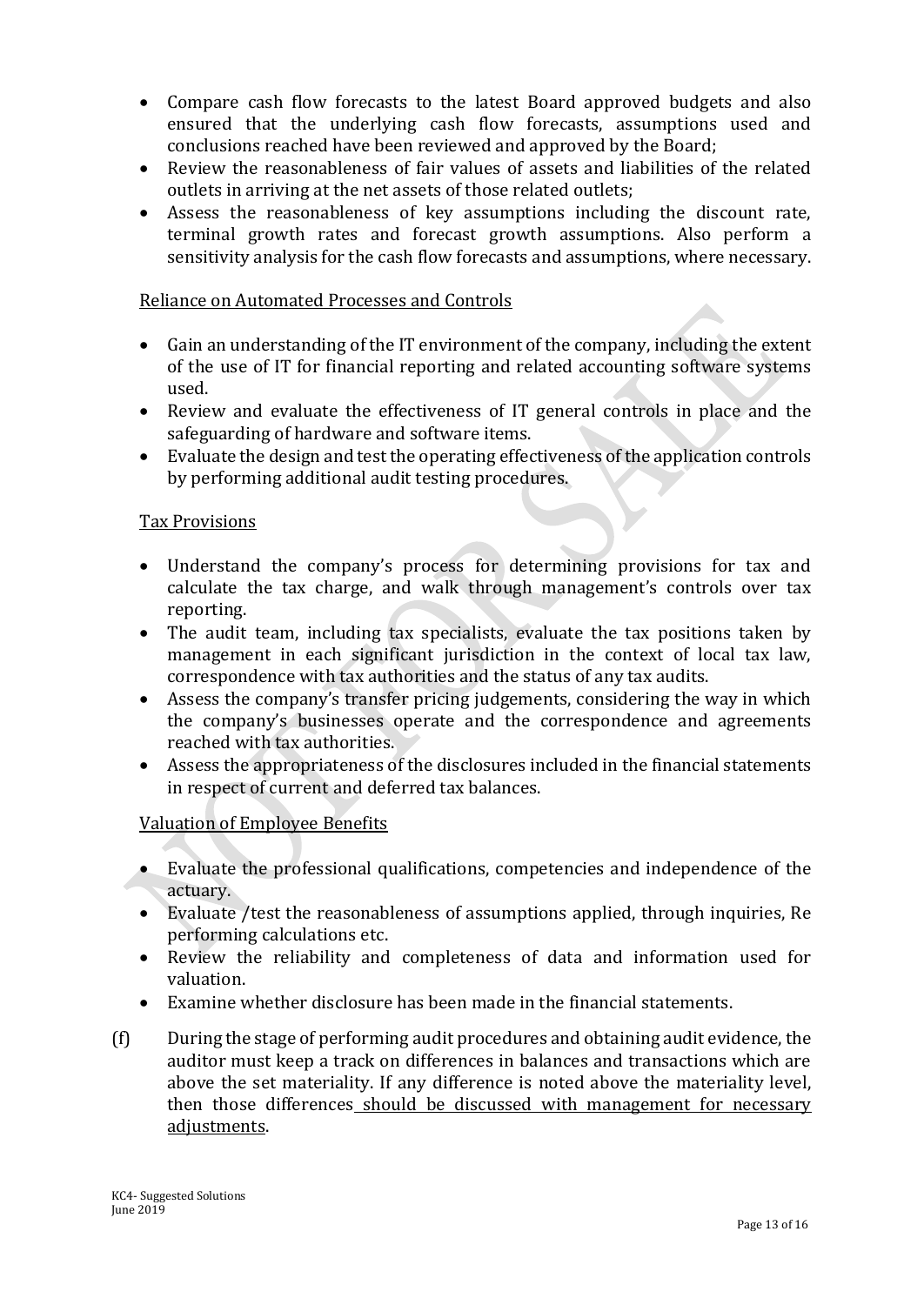Among the differences, priority should be given to adjust factual misstatements as those are clear differences. In this scenario, the audit team must explain to the management about adjusting the differences raised with regard to under provision of operating expenses and the exchange loss on the debtor's valuation.

For judgmental differences, the auditor must discuss with the client and make a request to re-visit their assessments to bring down the differences to an acceptable level.

If the management is not willing to adjust any of the differences/or certain differences, then the audit team should maintain a summary of those adjustments for final evaluation.

After completion of the audit field works, those unadjusted differences should be assessed individually and in aggregate to ascertain whether there is a material impact on those items for the overall financial statements. Depending on such assessments, the auditor must take appropriate steps to conclude on those items.

This may involve either issuing a modified audit opinion or report the issues to management through the management letter. A modified opinion will be expressed on those unadjusted differences, if the overall impact is material for the financial statements.

# (g) (i)

The auditor has included an emphasis of matter paragraph in the audit report, which is not acceptable.

An emphasis of matter paragraph is included to draw the users' attention to a matter or other matters presented or disclosed in the financial statements that the auditor judges as important to their understanding of the financial statements and it is not about a material misstatement in the financial statements. Therefore, including an emphasis of matter does not constitute a qualification of the audit report.

## (ii)

According to the summary of audit differences, the unadjusted provision for inventory and impairment of machineries were Rs. 1,328,000 and Rs. 1,460,000 respectively. It seems that there was a significant issue on the management's assessment of those areas last year. Both the differences are below the performance materiality, individually but above performance materiality, in aggregate. In this situation, the audit team should consider performing other alternative procedures to ensure the reported differences are reasonable.

For example for the inventory provision, a review of recent years provisions to the carrying value ratio, review of past write offs, etc. There are alternative procedures that can be performed to validate the reasonableness of the impairment provision for machineries, for example, review the number of production units recommended by the manufacturer, analysis of future cash flows, review the trend in repairs and maintenance of machineries, etc.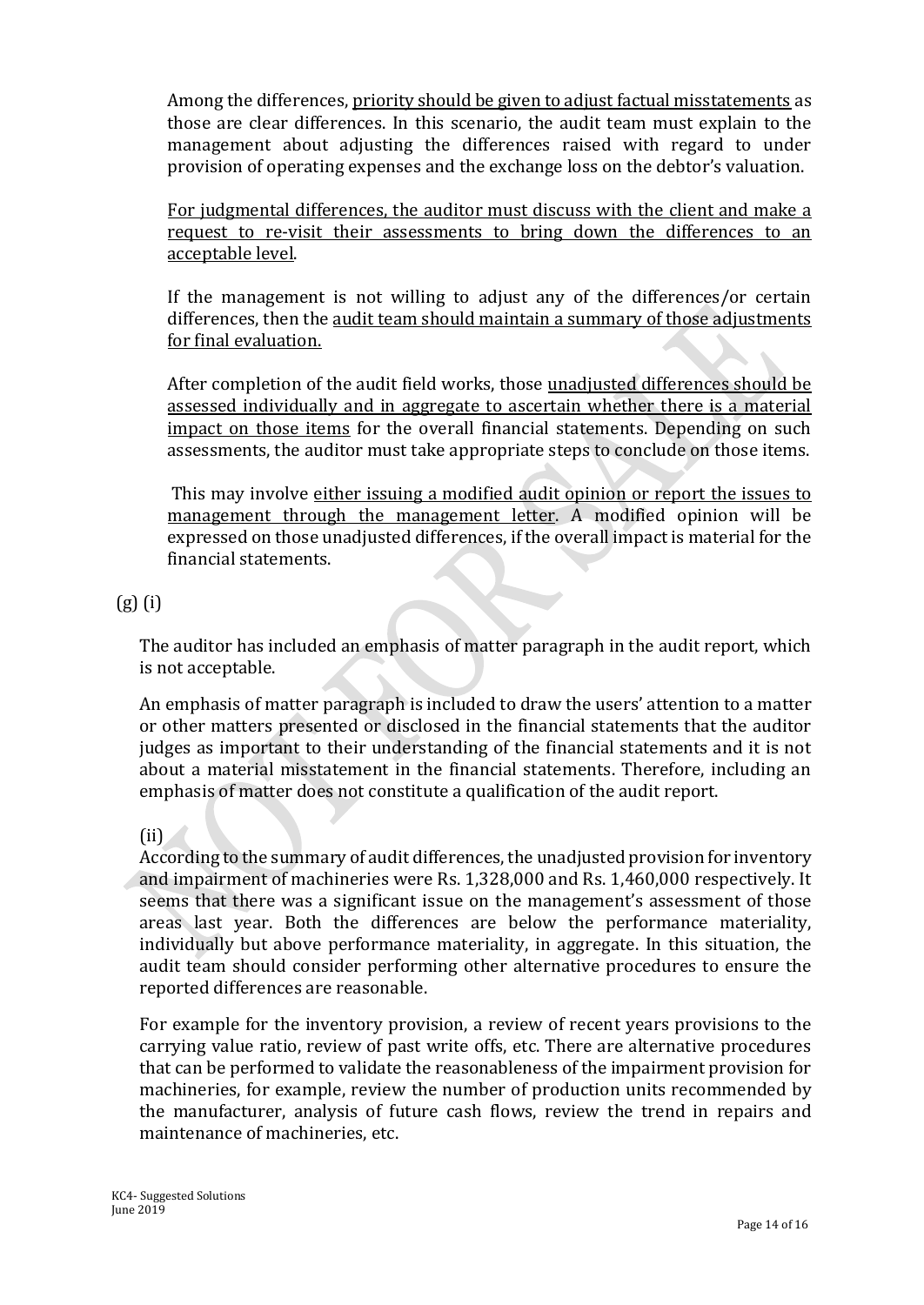If the differences still exist, then the audit team must discuss with management and make a request to revisit the assessments, as those are projected differences, the audit team should not ask the client to adjust for the differences reported, but request them to revisit the assessments and adjust the balances to bring the net difference to an acceptable level.

If the management is not willing to adjust the balances, then there is a significant judgmental difference which has a material impact on the audit opinion of the financial statements. In that situation, the audit report should be modified, by expressing a qualified opinion referring to the inventory provision and impairment of machineries.

**(Total: 50 marks)**